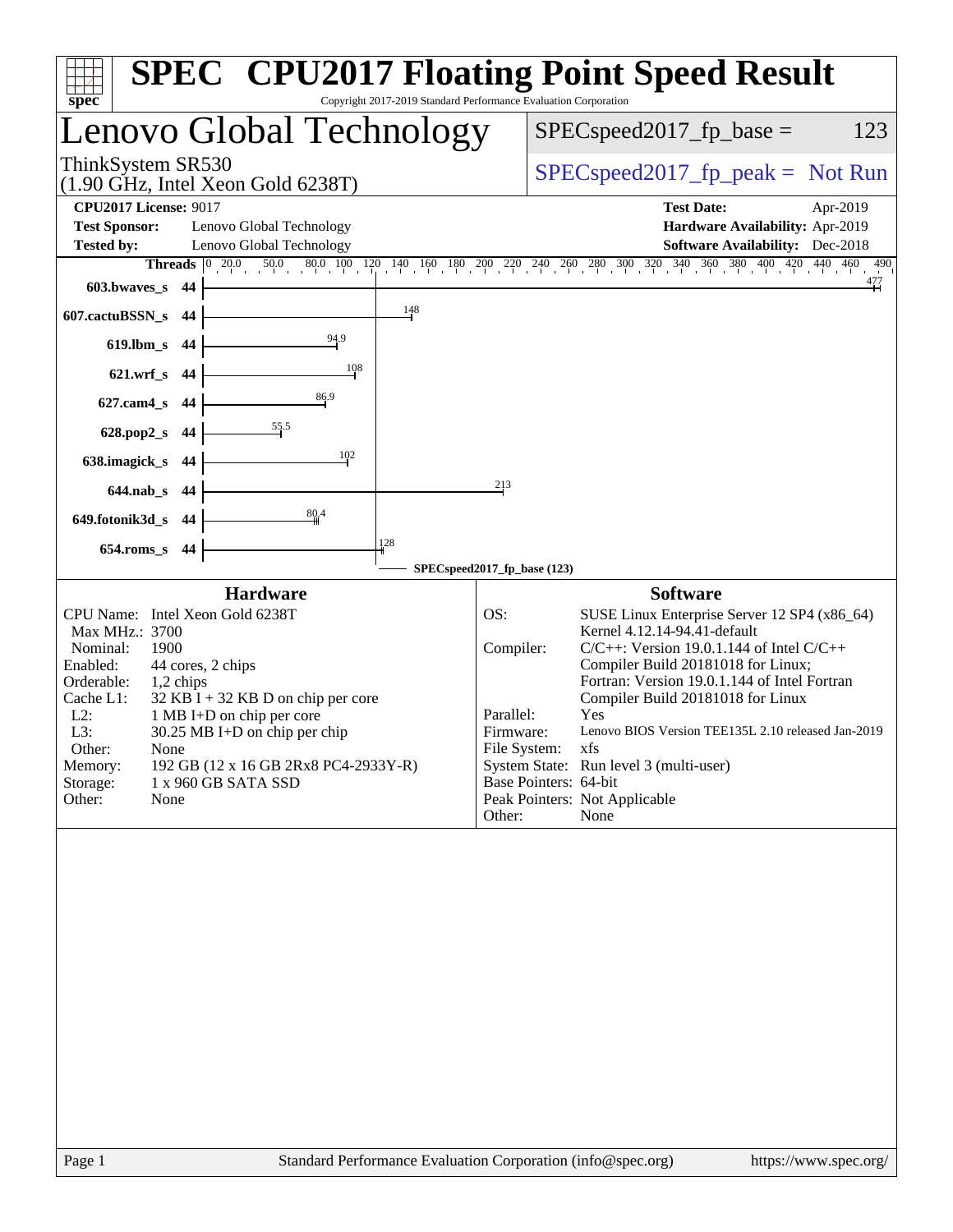

### **[SPEC CPU2017 Floating Point Speed Result](http://www.spec.org/auto/cpu2017/Docs/result-fields.html#SPECCPU2017FloatingPointSpeedResult)** Copyright 2017-2019 Standard Performance Evaluation Corporation

# Lenovo Global Technology

(1.90 GHz, Intel Xeon Gold 6238T)

ThinkSystem SR530<br>  $\begin{array}{r} \text{SPEC speed2017\_fp\_peak = Not Run} \\ \text{SPEC speed2017\_fp\_peak = Not Run} \end{array}$ 

 $SPEC speed2017_fp\_base = 123$ 

**[Test Sponsor:](http://www.spec.org/auto/cpu2017/Docs/result-fields.html#TestSponsor)** Lenovo Global Technology **[Hardware Availability:](http://www.spec.org/auto/cpu2017/Docs/result-fields.html#HardwareAvailability)** Apr-2019 **[Tested by:](http://www.spec.org/auto/cpu2017/Docs/result-fields.html#Testedby)** Lenovo Global Technology **[Software Availability:](http://www.spec.org/auto/cpu2017/Docs/result-fields.html#SoftwareAvailability)** Dec-2018

**[CPU2017 License:](http://www.spec.org/auto/cpu2017/Docs/result-fields.html#CPU2017License)** 9017 **[Test Date:](http://www.spec.org/auto/cpu2017/Docs/result-fields.html#TestDate)** Apr-2019

### **[Results Table](http://www.spec.org/auto/cpu2017/Docs/result-fields.html#ResultsTable)**

|                                   | <b>Base</b>                |                |                |                |       |                | <b>Peak</b> |                |                |              |                |              |                |              |
|-----------------------------------|----------------------------|----------------|----------------|----------------|-------|----------------|-------------|----------------|----------------|--------------|----------------|--------------|----------------|--------------|
| <b>Benchmark</b>                  | <b>Threads</b>             | <b>Seconds</b> | Ratio          | <b>Seconds</b> | Ratio | <b>Seconds</b> | Ratio       | <b>Threads</b> | <b>Seconds</b> | <b>Ratio</b> | <b>Seconds</b> | <b>Ratio</b> | <b>Seconds</b> | <b>Ratio</b> |
| 603.bwayes s                      | 44                         | 123            | 481            | 124            | 477   | 124            | 477         |                |                |              |                |              |                |              |
| 607.cactuBSSN s                   | 44                         | 113            | 148            | 112            | 148   | 113            | 148         |                |                |              |                |              |                |              |
| $619.$ lbm_s                      | 44                         | 55.2           | 94.9           | 55.1           | 95.0  | 55.3           | 94.7        |                |                |              |                |              |                |              |
| $621.wrf$ s                       | 44                         | 123            | 108            | 123            | 108   | 123            | 108         |                |                |              |                |              |                |              |
| $627$ .cam4 s                     | 44                         | 102            | 87.3           | 102            | 86.9  | 102            | 86.7        |                |                |              |                |              |                |              |
| $628.pop2_s$                      | 44                         | 214            | 55.5           | 216            | 55.0  | 214            | 55.6        |                |                |              |                |              |                |              |
| 638.imagick_s                     | 44                         | 140            | 103            | 141            | 102   | 141            | 102         |                |                |              |                |              |                |              |
| $644$ .nab s                      | 44                         | 81.9           | <u>213</u>     | 81.9           | 213   | 82.0           | 213         |                |                |              |                |              |                |              |
| 649.fotonik3d s                   | 44                         | 111            | 81.8           | 113            | 80.4  | 115            | 79.1        |                |                |              |                |              |                |              |
| $654$ .roms_s                     | 44                         | 123            | <b>128</b>     | 123            | 128   | 124            | 127         |                |                |              |                |              |                |              |
| $SPEC speed2017$ fp base =<br>123 |                            |                |                |                |       |                |             |                |                |              |                |              |                |              |
|                                   | SPECspeed 2017 fp peak $=$ |                | <b>Not Run</b> |                |       |                |             |                |                |              |                |              |                |              |

Results appear in the [order in which they were run.](http://www.spec.org/auto/cpu2017/Docs/result-fields.html#RunOrder) Bold underlined text [indicates a median measurement](http://www.spec.org/auto/cpu2017/Docs/result-fields.html#Median).

### **[Operating System Notes](http://www.spec.org/auto/cpu2017/Docs/result-fields.html#OperatingSystemNotes)**

Stack size set to unlimited using "ulimit -s unlimited"

### **[General Notes](http://www.spec.org/auto/cpu2017/Docs/result-fields.html#GeneralNotes)**

Environment variables set by runcpu before the start of the run: KMP\_AFFINITY = "granularity=fine,compact" LD\_LIBRARY\_PATH = "/home/cpu2017-1.0.5-ic19.0u1/lib/intel64" OMP\_STACKSIZE = "192M"

 Binaries compiled on a system with 1x Intel Core i9-7900X CPU + 32GB RAM memory using Redhat Enterprise Linux 7.5 Transparent Huge Pages enabled by default Prior to runcpu invocation Filesystem page cache synced and cleared with: sync; echo 3> /proc/sys/vm/drop\_caches Yes: The test sponsor attests, as of date of publication, that CVE-2017-5754 (Meltdown) is mitigated in the system as tested and documented. Yes: The test sponsor attests, as of date of publication, that CVE-2017-5753 (Spectre variant 1) is mitigated in the system as tested and documented. Yes: The test sponsor attests, as of date of publication, that CVE-2017-5715 (Spectre variant 2) is mitigated in the system as tested and documented. Yes: The test sponsor attests, as of date of publication, that CVE-2018-3640 (Spectre variant 3a) is mitigated in the system as tested and documented. Yes: The test sponsor attests, as of date of publication, that CVE-2018-3639 (Spectre variant 4) is mitigated in the system as tested and documented.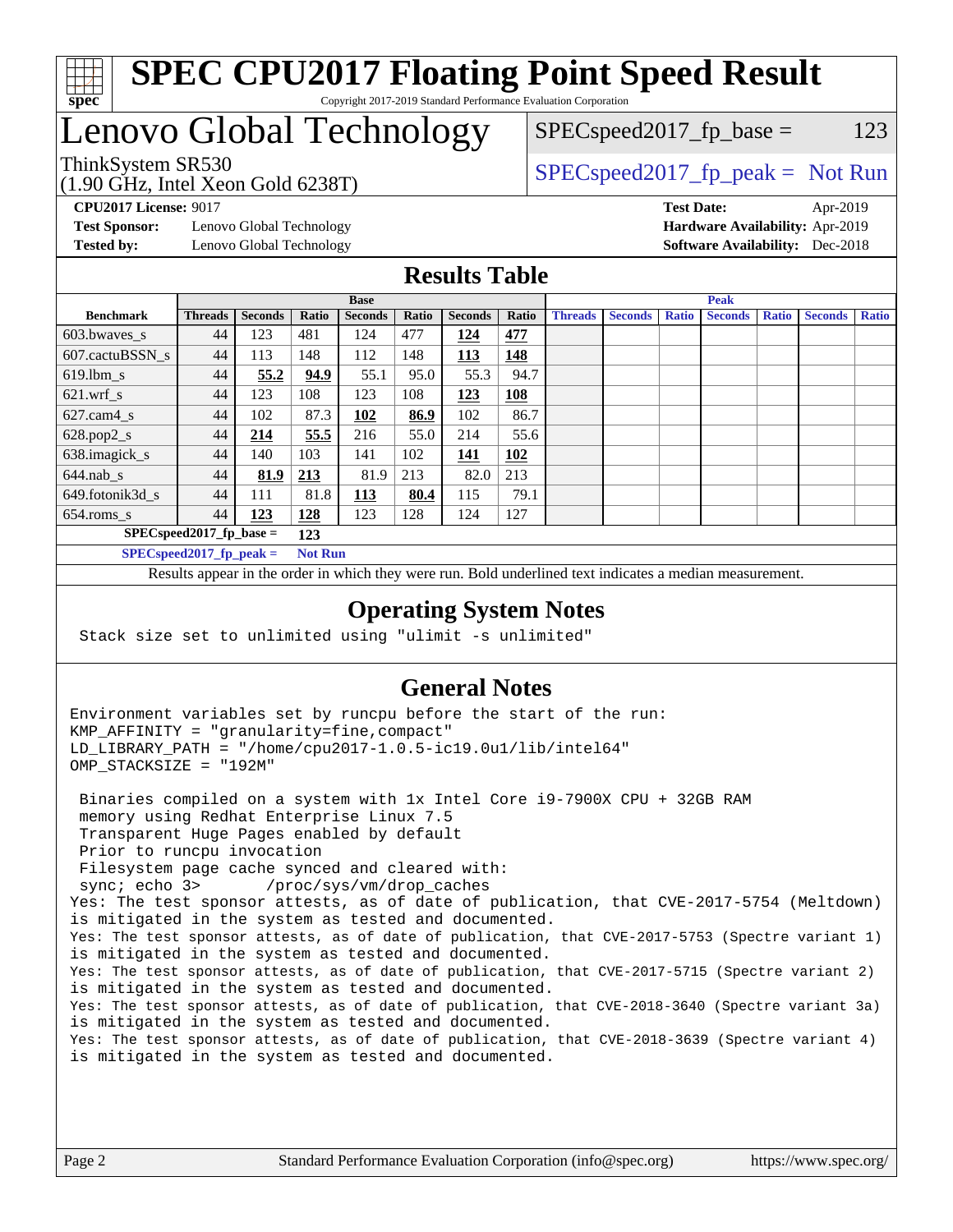| Copyright 2017-2019 Standard Performance Evaluation Corporation<br>$spec^*$      |                          |                                                                                    |                                                                                                                                                            |                                        |          |  |  |
|----------------------------------------------------------------------------------|--------------------------|------------------------------------------------------------------------------------|------------------------------------------------------------------------------------------------------------------------------------------------------------|----------------------------------------|----------|--|--|
|                                                                                  |                          | Lenovo Global Technology                                                           | $SPEC speed2017fp base =$                                                                                                                                  |                                        | 123      |  |  |
| ThinkSystem SR530<br>$(1.90 \text{ GHz}, \text{Intel Xeon Gold } 6238 \text{T})$ |                          |                                                                                    | $SPEC speed2017fr peak = Not Run$                                                                                                                          |                                        |          |  |  |
| <b>CPU2017 License: 9017</b>                                                     |                          |                                                                                    | <b>Test Date:</b>                                                                                                                                          |                                        | Apr-2019 |  |  |
| <b>Test Sponsor:</b>                                                             | Lenovo Global Technology |                                                                                    |                                                                                                                                                            | Hardware Availability: Apr-2019        |          |  |  |
| <b>Tested by:</b>                                                                | Lenovo Global Technology |                                                                                    |                                                                                                                                                            | <b>Software Availability:</b> Dec-2018 |          |  |  |
| <b>Platform Notes</b>                                                            |                          |                                                                                    |                                                                                                                                                            |                                        |          |  |  |
| BIOS configuration:                                                              |                          |                                                                                    |                                                                                                                                                            |                                        |          |  |  |
|                                                                                  |                          | Choose Operating Mode set to Maximum Performance                                   |                                                                                                                                                            |                                        |          |  |  |
| Choose Operating Mode set to Custom Mode                                         |                          |                                                                                    |                                                                                                                                                            |                                        |          |  |  |
| MONITOR/MWAIT set to Enable                                                      |                          |                                                                                    |                                                                                                                                                            |                                        |          |  |  |
| Hyper-Threading set to Disable                                                   |                          |                                                                                    |                                                                                                                                                            |                                        |          |  |  |
|                                                                                  |                          | Sysinfo program /home/cpu2017-1.0.5-ic19.0ul/bin/sysinfo                           |                                                                                                                                                            |                                        |          |  |  |
|                                                                                  |                          | Rev: r5974 of 2018-05-19 9bcde8f2999c33d61f64985e45859ea9                          |                                                                                                                                                            |                                        |          |  |  |
|                                                                                  |                          | running on linux-yjm3 Wed Apr 17 16:22:43 2019                                     |                                                                                                                                                            |                                        |          |  |  |
|                                                                                  |                          | SUT (System Under Test) info as seen by some common utilities.                     |                                                                                                                                                            |                                        |          |  |  |
| For more information on this section, see                                        |                          |                                                                                    |                                                                                                                                                            |                                        |          |  |  |
|                                                                                  |                          | https://www.spec.org/cpu2017/Docs/config.html#sysinfo                              |                                                                                                                                                            |                                        |          |  |  |
|                                                                                  |                          |                                                                                    |                                                                                                                                                            |                                        |          |  |  |
| From /proc/cpuinfo                                                               |                          |                                                                                    |                                                                                                                                                            |                                        |          |  |  |
|                                                                                  |                          | model name: $Intel(R)$ Xeon $(R)$ Gold 6238T CPU @ 1.90GHz                         |                                                                                                                                                            |                                        |          |  |  |
| 2                                                                                | "physical id"s (chips)   |                                                                                    |                                                                                                                                                            |                                        |          |  |  |
| 44 "processors"                                                                  |                          |                                                                                    |                                                                                                                                                            |                                        |          |  |  |
|                                                                                  |                          | cores, siblings (Caution: counting these is hw and system dependent. The following |                                                                                                                                                            |                                        |          |  |  |
|                                                                                  |                          |                                                                                    |                                                                                                                                                            |                                        |          |  |  |
|                                                                                  |                          |                                                                                    | excerpts from /proc/cpuinfo might not be reliable. Use with caution.)                                                                                      |                                        |          |  |  |
| cpu cores : 22                                                                   |                          |                                                                                    |                                                                                                                                                            |                                        |          |  |  |
| siblings : 22                                                                    |                          |                                                                                    |                                                                                                                                                            |                                        |          |  |  |
|                                                                                  |                          |                                                                                    | physical 0: cores 0 1 2 3 4 5 8 9 10 11 12 16 17 18 19 20 21 24 25 26 27 28<br>physical 1: cores 0 1 2 3 4 5 8 9 10 11 12 16 17 18 19 20 21 24 25 26 27 28 |                                        |          |  |  |
| From 1scpu:                                                                      |                          |                                                                                    |                                                                                                                                                            |                                        |          |  |  |
| Architecture:                                                                    |                          | x86_64                                                                             |                                                                                                                                                            |                                        |          |  |  |
| $CPU$ op-mode( $s$ ):                                                            |                          | $32$ -bit, $64$ -bit                                                               |                                                                                                                                                            |                                        |          |  |  |
| Byte Order:                                                                      |                          | Little Endian                                                                      |                                                                                                                                                            |                                        |          |  |  |
| CPU(s):                                                                          |                          | 44                                                                                 |                                                                                                                                                            |                                        |          |  |  |
| On-line CPU(s) list:                                                             |                          | $0 - 43$                                                                           |                                                                                                                                                            |                                        |          |  |  |
| Thread( $s$ ) per core:                                                          |                          | $\mathbf 1$                                                                        |                                                                                                                                                            |                                        |          |  |  |
| Core(s) per socket:                                                              |                          | 22                                                                                 |                                                                                                                                                            |                                        |          |  |  |
| Socket(s):                                                                       |                          | 2                                                                                  |                                                                                                                                                            |                                        |          |  |  |
| NUMA $node(s):$                                                                  |                          | 2                                                                                  |                                                                                                                                                            |                                        |          |  |  |
| Vendor ID:                                                                       |                          | GenuineIntel                                                                       |                                                                                                                                                            |                                        |          |  |  |
| CPU family:                                                                      |                          | 6                                                                                  |                                                                                                                                                            |                                        |          |  |  |
| Model:                                                                           |                          | 85                                                                                 |                                                                                                                                                            |                                        |          |  |  |
| Model name:                                                                      |                          | 6                                                                                  | Intel(R) Xeon(R) Gold 6238T CPU @ 1.90GHz                                                                                                                  |                                        |          |  |  |
| Stepping:<br>CPU MHz:                                                            |                          | 1900.000                                                                           |                                                                                                                                                            |                                        |          |  |  |
| CPU max MHz:                                                                     |                          | 3700.0000                                                                          |                                                                                                                                                            |                                        |          |  |  |
| CPU min MHz:                                                                     |                          | 800.0000                                                                           |                                                                                                                                                            |                                        |          |  |  |
| BogoMIPS:                                                                        |                          | 3800.00                                                                            |                                                                                                                                                            |                                        |          |  |  |
| Virtualization:                                                                  |                          | $VT - x$                                                                           |                                                                                                                                                            |                                        |          |  |  |
| L1d cache:                                                                       |                          | 32K                                                                                |                                                                                                                                                            |                                        |          |  |  |
| Lli cache:                                                                       |                          | 32K                                                                                |                                                                                                                                                            |                                        |          |  |  |
| L2 cache:                                                                        |                          | 1024K                                                                              |                                                                                                                                                            |                                        |          |  |  |
|                                                                                  |                          | (Continued on next page)                                                           |                                                                                                                                                            |                                        |          |  |  |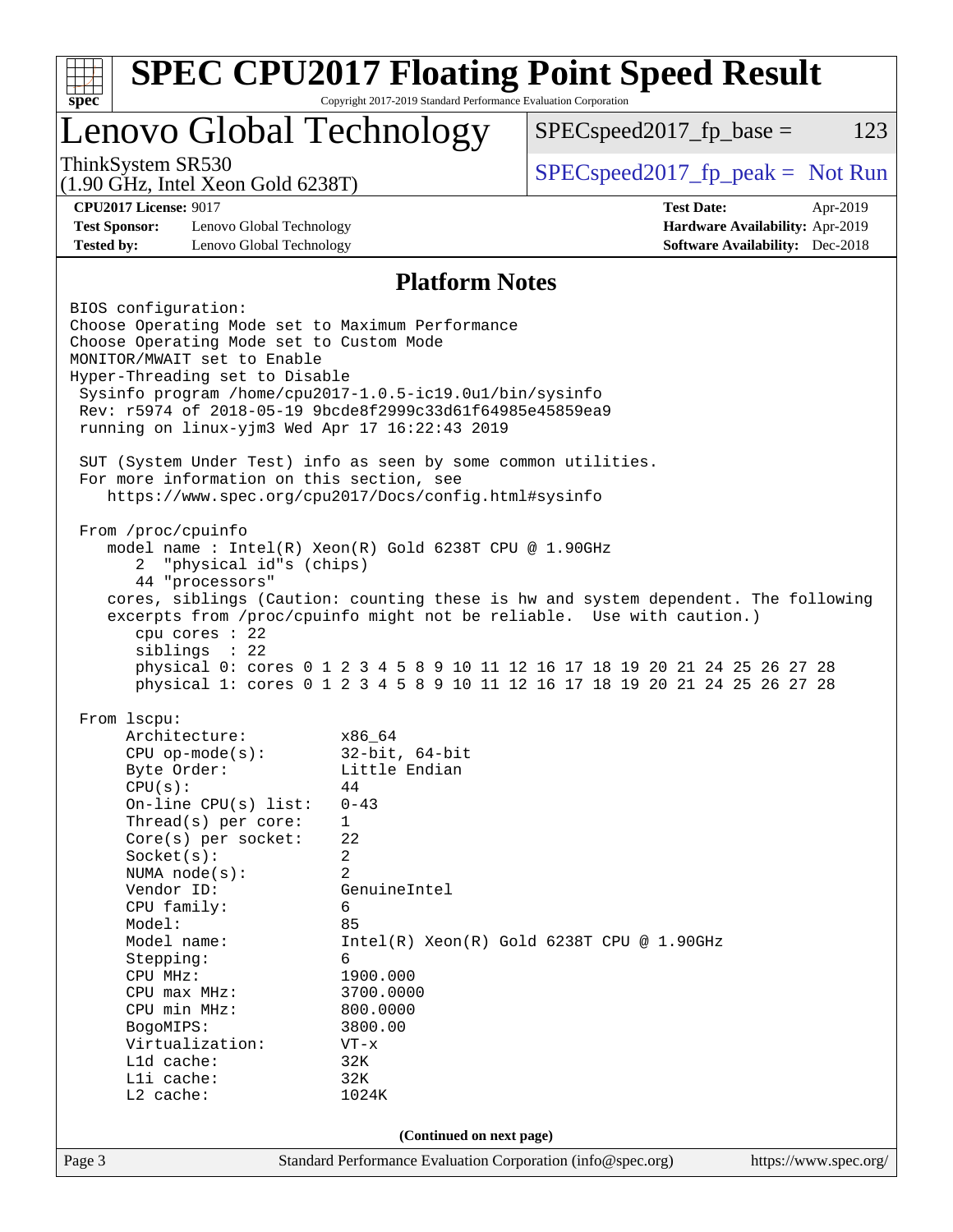| <b>SPEC CPU2017 Floating Point Speed Result</b><br>Copyright 2017-2019 Standard Performance Evaluation Corporation<br>$s\overline{p}\overline{e}\overline{c}$                                                                                                                                                                                                                                                                                                                                                                                                                                                                                                                                                                                                                                                                                                                                                                                                                                                                                                                                                                                                                                                                                                                                                                                                                                                                                                                                                                                                                                                                                                                                                                                                                                                                                                                                                                                                                                   |                                                                           |  |  |  |  |  |
|-------------------------------------------------------------------------------------------------------------------------------------------------------------------------------------------------------------------------------------------------------------------------------------------------------------------------------------------------------------------------------------------------------------------------------------------------------------------------------------------------------------------------------------------------------------------------------------------------------------------------------------------------------------------------------------------------------------------------------------------------------------------------------------------------------------------------------------------------------------------------------------------------------------------------------------------------------------------------------------------------------------------------------------------------------------------------------------------------------------------------------------------------------------------------------------------------------------------------------------------------------------------------------------------------------------------------------------------------------------------------------------------------------------------------------------------------------------------------------------------------------------------------------------------------------------------------------------------------------------------------------------------------------------------------------------------------------------------------------------------------------------------------------------------------------------------------------------------------------------------------------------------------------------------------------------------------------------------------------------------------|---------------------------------------------------------------------------|--|--|--|--|--|
| Lenovo Global Technology                                                                                                                                                                                                                                                                                                                                                                                                                                                                                                                                                                                                                                                                                                                                                                                                                                                                                                                                                                                                                                                                                                                                                                                                                                                                                                                                                                                                                                                                                                                                                                                                                                                                                                                                                                                                                                                                                                                                                                        | $SPEC speed2017fp base =$<br>123                                          |  |  |  |  |  |
| ThinkSystem SR530<br>(1.90 GHz, Intel Xeon Gold 6238T)                                                                                                                                                                                                                                                                                                                                                                                                                                                                                                                                                                                                                                                                                                                                                                                                                                                                                                                                                                                                                                                                                                                                                                                                                                                                                                                                                                                                                                                                                                                                                                                                                                                                                                                                                                                                                                                                                                                                          | $SPEC speed2017fr peak = Not Run$                                         |  |  |  |  |  |
| <b>CPU2017 License: 9017</b>                                                                                                                                                                                                                                                                                                                                                                                                                                                                                                                                                                                                                                                                                                                                                                                                                                                                                                                                                                                                                                                                                                                                                                                                                                                                                                                                                                                                                                                                                                                                                                                                                                                                                                                                                                                                                                                                                                                                                                    | <b>Test Date:</b><br>Apr-2019                                             |  |  |  |  |  |
| <b>Test Sponsor:</b><br>Lenovo Global Technology<br><b>Tested by:</b><br>Lenovo Global Technology                                                                                                                                                                                                                                                                                                                                                                                                                                                                                                                                                                                                                                                                                                                                                                                                                                                                                                                                                                                                                                                                                                                                                                                                                                                                                                                                                                                                                                                                                                                                                                                                                                                                                                                                                                                                                                                                                               | Hardware Availability: Apr-2019<br><b>Software Availability:</b> Dec-2018 |  |  |  |  |  |
| <b>Platform Notes (Continued)</b>                                                                                                                                                                                                                                                                                                                                                                                                                                                                                                                                                                                                                                                                                                                                                                                                                                                                                                                                                                                                                                                                                                                                                                                                                                                                                                                                                                                                                                                                                                                                                                                                                                                                                                                                                                                                                                                                                                                                                               |                                                                           |  |  |  |  |  |
| 30976K<br>L3 cache:<br>NUMA node0 CPU(s):<br>$0 - 21$<br>$22 - 43$<br>NUMA nodel CPU(s):<br>Flags:<br>pat pse36 clflush dts acpi mmx fxsr sse sse2 ss ht tm pbe syscall nx pdpelgb rdtscp<br>lm constant_tsc art arch_perfmon pebs bts rep_good nopl xtopology nonstop_tsc cpuid<br>aperfmperf pni pclmulqdq dtes64 monitor ds_cpl vmx smx est tm2 ssse3 sdbg fma cx16<br>xtpr pdcm pcid dca sse4_1 sse4_2 x2apic movbe popcnt tsc_deadline_timer aes xsave<br>avx f16c rdrand lahf_lm abm 3dnowprefetch cpuid_fault epb cat_13 cdp_13<br>invpcid_single ssbd mba ibrs ibpb stibp tpr_shadow vnmi flexpriority ept vpid<br>fsgsbase tsc_adjust bmil hle avx2 smep bmi2 erms invpcid rtm cqm mpx rdt_a avx512f<br>avx512dq rdseed adx smap clflushopt clwb intel_pt avx512cd avx512bw avx512vl<br>xsaveopt xsavec xgetbvl xsaves cqm_llc cqm_occup_llc cqm_mbm_total cqm_mbm_local<br>dtherm ida arat pln pts pku ospke avx512_vnni flush_lld arch_capabilities<br>/proc/cpuinfo cache data<br>cache size $: 30976$ KB<br>From numactl --hardware WARNING: a numactl 'node' might or might not correspond to a<br>physical chip.<br>$available: 2 nodes (0-1)$<br>node 0 cpus: 0 1 2 3 4 5 6 7 8 9 10 11 12 13 14 15 16 17 18 19 20 21<br>node 0 size: 96326 MB<br>node 0 free: 95593 MB<br>node 1 cpus: 22 23 24 25 26 27 28 29 30 31 32 33 34 35 36 37 38 39 40 41 42 43<br>node 1 size: 96740 MB<br>node 1 free: 96439 MB<br>node distances:<br>node<br>$\overline{0}$<br>1<br>0: 10<br>21<br>1: 21 10<br>From /proc/meminfo<br>MemTotal:<br>197700400 kB<br>HugePages_Total:<br>0<br>Hugepagesize:<br>2048 kB<br>From /etc/*release* /etc/*version*<br>SuSE-release:<br>SUSE Linux Enterprise Server 12 (x86_64)<br>$VERSION = 12$<br>PATCHLEVEL = $4$<br># This file is deprecated and will be removed in a future service pack or release.<br># Please check /etc/os-release for details about this release.<br>os-release:<br>NAME="SLES"<br>VERSION="12-SP4"<br>(Continued on next page) | fpu vme de pse tsc msr pae mce cx8 apic sep mtrr pge mca cmov             |  |  |  |  |  |
| Standard Darformanae Evaluation Comparation (info@enee are)                                                                                                                                                                                                                                                                                                                                                                                                                                                                                                                                                                                                                                                                                                                                                                                                                                                                                                                                                                                                                                                                                                                                                                                                                                                                                                                                                                                                                                                                                                                                                                                                                                                                                                                                                                                                                                                                                                                                     |                                                                           |  |  |  |  |  |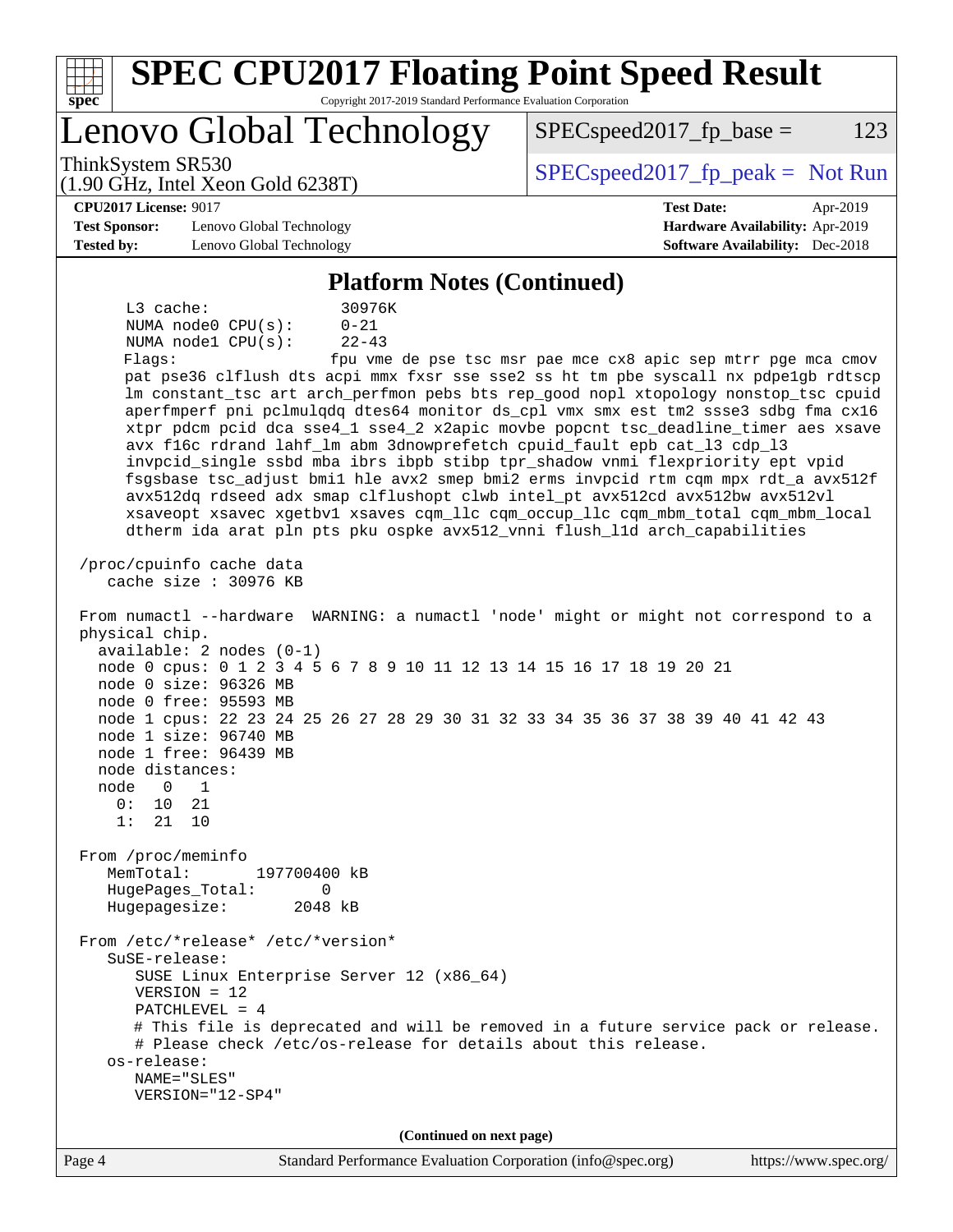| x<br>t.<br>L |  |  |  |  |  |
|--------------|--|--|--|--|--|

### **[SPEC CPU2017 Floating Point Speed Result](http://www.spec.org/auto/cpu2017/Docs/result-fields.html#SPECCPU2017FloatingPointSpeedResult)** Copyright 2017-2019 Standard Performance Evaluation Corporation

# Lenovo Global Technology

 $SPEC speed2017_fp\_base = 123$ 

(1.90 GHz, Intel Xeon Gold 6238T)

ThinkSystem SR530<br>  $\begin{array}{r} \text{SPEC speed2017\_fp\_peak = Not Run} \\ \text{SPEC speed2017\_fp\_peak = Not Run} \end{array}$ 

**[Test Sponsor:](http://www.spec.org/auto/cpu2017/Docs/result-fields.html#TestSponsor)** Lenovo Global Technology **[Hardware Availability:](http://www.spec.org/auto/cpu2017/Docs/result-fields.html#HardwareAvailability)** Apr-2019 **[Tested by:](http://www.spec.org/auto/cpu2017/Docs/result-fields.html#Testedby)** Lenovo Global Technology **[Software Availability:](http://www.spec.org/auto/cpu2017/Docs/result-fields.html#SoftwareAvailability)** Dec-2018

**[CPU2017 License:](http://www.spec.org/auto/cpu2017/Docs/result-fields.html#CPU2017License)** 9017 **[Test Date:](http://www.spec.org/auto/cpu2017/Docs/result-fields.html#TestDate)** Apr-2019

### **[Platform Notes \(Continued\)](http://www.spec.org/auto/cpu2017/Docs/result-fields.html#PlatformNotes)**

 VERSION\_ID="12.4" PRETTY\_NAME="SUSE Linux Enterprise Server 12 SP4" ID="sles" ANSI\_COLOR="0;32" CPE\_NAME="cpe:/o:suse:sles:12:sp4"

uname -a:

 Linux linux-yjm3 4.12.14-94.41-default #1 SMP Wed Oct 31 12:25:04 UTC 2018 (3090901) x86\_64 x86\_64 x86\_64 GNU/Linux

Kernel self-reported vulnerability status:

 CVE-2017-5754 (Meltdown): Not affected CVE-2017-5753 (Spectre variant 1): Mitigation: \_\_user pointer sanitization CVE-2017-5715 (Spectre variant 2): Mitigation: Indirect Branch Restricted Speculation, IBPB, IBRS\_FW

run-level 3 Apr 17 16:21

 SPEC is set to: /home/cpu2017-1.0.5-ic19.0u1 Filesystem Type Size Used Avail Use% Mounted on /dev/sda3 xfs 892G 31G 861G 4% /

 Additional information from dmidecode follows. WARNING: Use caution when you interpret this section. The 'dmidecode' program reads system data which is "intended to allow hardware to be accurately determined", but the intent may not be met, as there are frequent changes to hardware, firmware, and the "DMTF SMBIOS" standard. BIOS Lenovo -[TEE135L-2.10]- 01/10/2019 Memory:

12x SK Hynix HMA82GR7CJR8N-WM 16 GB 2 rank 2933

(End of data from sysinfo program)

### **[Compiler Version Notes](http://www.spec.org/auto/cpu2017/Docs/result-fields.html#CompilerVersionNotes)**

Page 5 Standard Performance Evaluation Corporation [\(info@spec.org\)](mailto:info@spec.org) <https://www.spec.org/> ============================================================================== CC 619.lbm\_s(base) 638.imagick\_s(base) 644.nab\_s(base) ------------------------------------------------------------------------------ Intel(R) C Intel(R) 64 Compiler for applications running on Intel(R)  $64$ , Version 19.0.1.144 Build 20181018 Copyright (C) 1985-2018 Intel Corporation. All rights reserved. ------------------------------------------------------------------------------ ============================================================================== FC 607.cactuBSSN\_s(base) ------------------------------------------------------------------------------ **(Continued on next page)**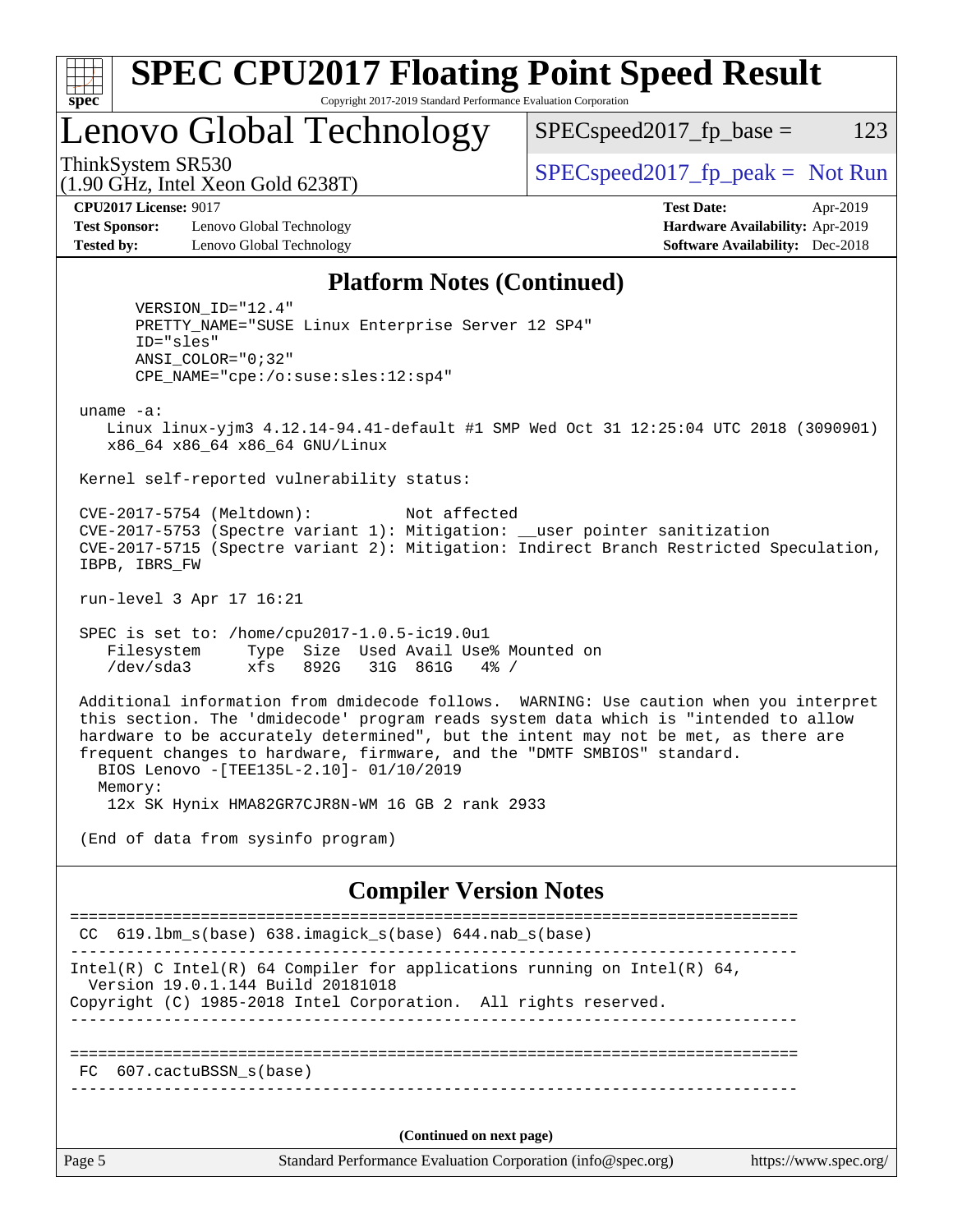

# **[SPEC CPU2017 Floating Point Speed Result](http://www.spec.org/auto/cpu2017/Docs/result-fields.html#SPECCPU2017FloatingPointSpeedResult)**

Copyright 2017-2019 Standard Performance Evaluation Corporation

# Lenovo Global Technology

ThinkSystem SR530<br>(1.00 GHz, Intel Year Gold 6238T) [SPECspeed2017\\_fp\\_peak =](http://www.spec.org/auto/cpu2017/Docs/result-fields.html#SPECspeed2017fppeak) Not Run

 $SPEC speed2017_fp\_base = 123$ 

### (1.90 GHz, Intel Xeon Gold 6238T)

**[CPU2017 License:](http://www.spec.org/auto/cpu2017/Docs/result-fields.html#CPU2017License)** 9017 **[Test Date:](http://www.spec.org/auto/cpu2017/Docs/result-fields.html#TestDate)** Apr-2019 **[Test Sponsor:](http://www.spec.org/auto/cpu2017/Docs/result-fields.html#TestSponsor)** Lenovo Global Technology **[Hardware Availability:](http://www.spec.org/auto/cpu2017/Docs/result-fields.html#HardwareAvailability)** Apr-2019 **[Tested by:](http://www.spec.org/auto/cpu2017/Docs/result-fields.html#Testedby)** Lenovo Global Technology **[Software Availability:](http://www.spec.org/auto/cpu2017/Docs/result-fields.html#SoftwareAvailability)** Dec-2018

### **[Compiler Version Notes \(Continued\)](http://www.spec.org/auto/cpu2017/Docs/result-fields.html#CompilerVersionNotes)**

| Intel(R) $C++$ Intel(R) 64 Compiler for applications running on Intel(R) 64,<br>Version 19.0.1.144 Build 20181018                                                                                                                                                                                                                                                          |
|----------------------------------------------------------------------------------------------------------------------------------------------------------------------------------------------------------------------------------------------------------------------------------------------------------------------------------------------------------------------------|
| Copyright (C) 1985-2018 Intel Corporation. All rights reserved.<br>Intel(R) C Intel(R) 64 Compiler for applications running on Intel(R) 64,<br>Version 19.0.1.144 Build 20181018                                                                                                                                                                                           |
| Copyright (C) 1985-2018 Intel Corporation. All rights reserved.<br>Intel(R) Fortran Intel(R) 64 Compiler for applications running on Intel(R)<br>64, Version 19.0.1.144 Build 20181018                                                                                                                                                                                     |
| Copyright (C) 1985-2018 Intel Corporation. All rights reserved.                                                                                                                                                                                                                                                                                                            |
| 603.bwaves s(base) 649.fotonik3d s(base) 654.roms s(base)<br>FC.                                                                                                                                                                                                                                                                                                           |
| Intel(R) Fortran Intel(R) 64 Compiler for applications running on Intel(R)<br>64, Version 19.0.1.144 Build 20181018<br>Copyright (C) 1985-2018 Intel Corporation. All rights reserved.                                                                                                                                                                                     |
| CC $621.wrf$ s(base) $627.cam4$ s(base) $628.pop2$ s(base)                                                                                                                                                                                                                                                                                                                 |
| Intel(R) Fortran Intel(R) 64 Compiler for applications running on Intel(R)<br>64, Version 19.0.1.144 Build 20181018<br>Copyright (C) 1985-2018 Intel Corporation. All rights reserved.<br>Intel(R) C Intel(R) 64 Compiler for applications running on Intel(R) 64,<br>Version 19.0.1.144 Build 20181018<br>Copyright (C) 1985-2018 Intel Corporation. All rights reserved. |
|                                                                                                                                                                                                                                                                                                                                                                            |

## **[Base Compiler Invocation](http://www.spec.org/auto/cpu2017/Docs/result-fields.html#BaseCompilerInvocation)**

[C benchmarks](http://www.spec.org/auto/cpu2017/Docs/result-fields.html#Cbenchmarks): [icc -m64 -std=c11](http://www.spec.org/cpu2017/results/res2019q2/cpu2017-20190429-13292.flags.html#user_CCbase_intel_icc_64bit_c11_33ee0cdaae7deeeab2a9725423ba97205ce30f63b9926c2519791662299b76a0318f32ddfffdc46587804de3178b4f9328c46fa7c2b0cd779d7a61945c91cd35)

[Fortran benchmarks](http://www.spec.org/auto/cpu2017/Docs/result-fields.html#Fortranbenchmarks): [ifort -m64](http://www.spec.org/cpu2017/results/res2019q2/cpu2017-20190429-13292.flags.html#user_FCbase_intel_ifort_64bit_24f2bb282fbaeffd6157abe4f878425411749daecae9a33200eee2bee2fe76f3b89351d69a8130dd5949958ce389cf37ff59a95e7a40d588e8d3a57e0c3fd751)

[Benchmarks using both Fortran and C](http://www.spec.org/auto/cpu2017/Docs/result-fields.html#BenchmarksusingbothFortranandC): [ifort -m64](http://www.spec.org/cpu2017/results/res2019q2/cpu2017-20190429-13292.flags.html#user_CC_FCbase_intel_ifort_64bit_24f2bb282fbaeffd6157abe4f878425411749daecae9a33200eee2bee2fe76f3b89351d69a8130dd5949958ce389cf37ff59a95e7a40d588e8d3a57e0c3fd751) [icc -m64 -std=c11](http://www.spec.org/cpu2017/results/res2019q2/cpu2017-20190429-13292.flags.html#user_CC_FCbase_intel_icc_64bit_c11_33ee0cdaae7deeeab2a9725423ba97205ce30f63b9926c2519791662299b76a0318f32ddfffdc46587804de3178b4f9328c46fa7c2b0cd779d7a61945c91cd35)

[Benchmarks using Fortran, C, and C++:](http://www.spec.org/auto/cpu2017/Docs/result-fields.html#BenchmarksusingFortranCandCXX) [icpc -m64](http://www.spec.org/cpu2017/results/res2019q2/cpu2017-20190429-13292.flags.html#user_CC_CXX_FCbase_intel_icpc_64bit_4ecb2543ae3f1412ef961e0650ca070fec7b7afdcd6ed48761b84423119d1bf6bdf5cad15b44d48e7256388bc77273b966e5eb805aefd121eb22e9299b2ec9d9) [icc -m64 -std=c11](http://www.spec.org/cpu2017/results/res2019q2/cpu2017-20190429-13292.flags.html#user_CC_CXX_FCbase_intel_icc_64bit_c11_33ee0cdaae7deeeab2a9725423ba97205ce30f63b9926c2519791662299b76a0318f32ddfffdc46587804de3178b4f9328c46fa7c2b0cd779d7a61945c91cd35) [ifort -m64](http://www.spec.org/cpu2017/results/res2019q2/cpu2017-20190429-13292.flags.html#user_CC_CXX_FCbase_intel_ifort_64bit_24f2bb282fbaeffd6157abe4f878425411749daecae9a33200eee2bee2fe76f3b89351d69a8130dd5949958ce389cf37ff59a95e7a40d588e8d3a57e0c3fd751)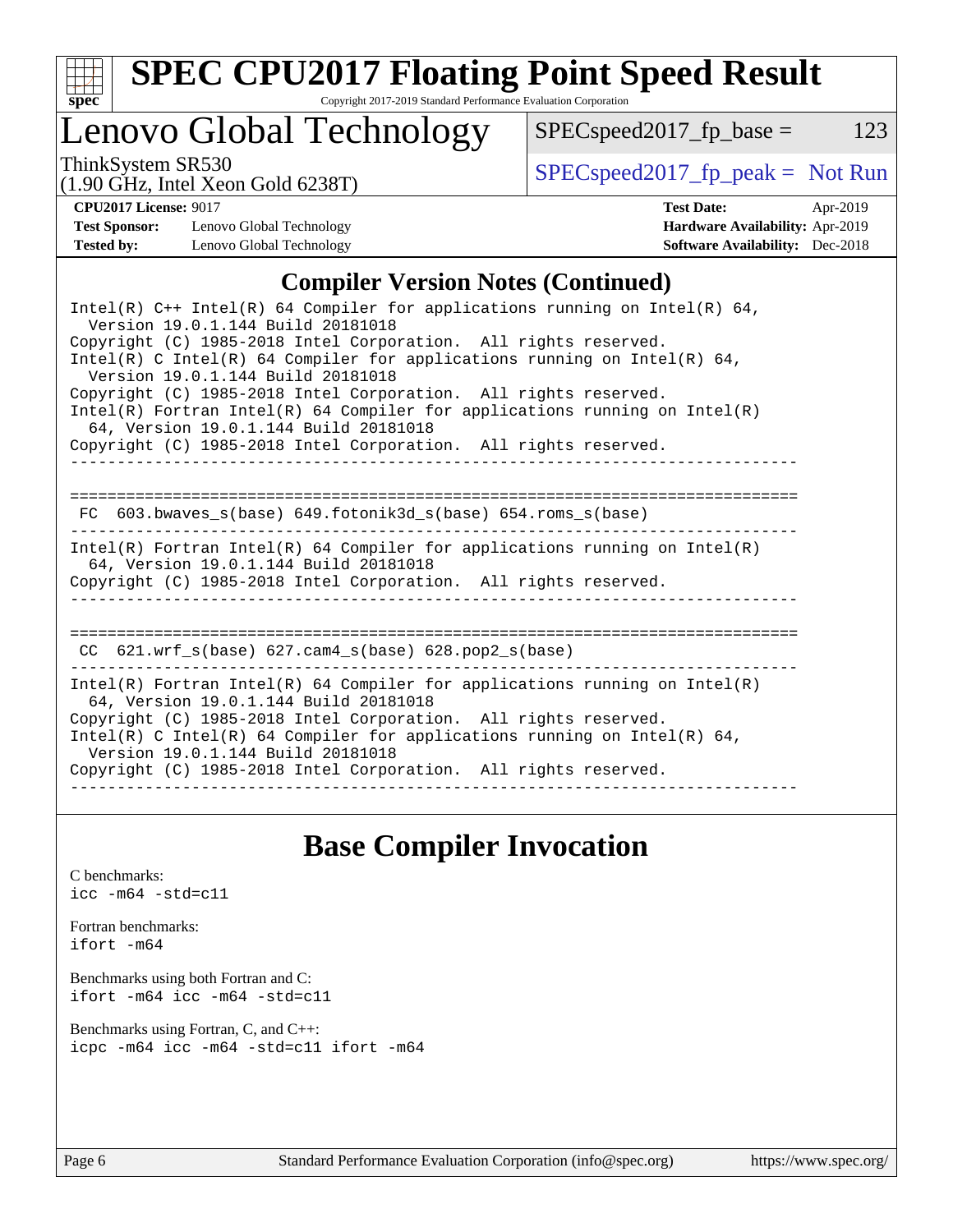

### **[SPEC CPU2017 Floating Point Speed Result](http://www.spec.org/auto/cpu2017/Docs/result-fields.html#SPECCPU2017FloatingPointSpeedResult)** Copyright 2017-2019 Standard Performance Evaluation Corporation

# Lenovo Global Technology

ThinkSystem SR530  $SPEC speed2017$  [p\_peak = Not Run  $SPEC speed2017_fp\_base = 123$ 

(1.90 GHz, Intel Xeon Gold 6238T)

**[Test Sponsor:](http://www.spec.org/auto/cpu2017/Docs/result-fields.html#TestSponsor)** Lenovo Global Technology **[Hardware Availability:](http://www.spec.org/auto/cpu2017/Docs/result-fields.html#HardwareAvailability)** Apr-2019 **[Tested by:](http://www.spec.org/auto/cpu2017/Docs/result-fields.html#Testedby)** Lenovo Global Technology **[Software Availability:](http://www.spec.org/auto/cpu2017/Docs/result-fields.html#SoftwareAvailability)** Dec-2018

**[CPU2017 License:](http://www.spec.org/auto/cpu2017/Docs/result-fields.html#CPU2017License)** 9017 **[Test Date:](http://www.spec.org/auto/cpu2017/Docs/result-fields.html#TestDate)** Apr-2019

# **[Base Portability Flags](http://www.spec.org/auto/cpu2017/Docs/result-fields.html#BasePortabilityFlags)**

 603.bwaves\_s: [-DSPEC\\_LP64](http://www.spec.org/cpu2017/results/res2019q2/cpu2017-20190429-13292.flags.html#suite_basePORTABILITY603_bwaves_s_DSPEC_LP64) 607.cactuBSSN\_s: [-DSPEC\\_LP64](http://www.spec.org/cpu2017/results/res2019q2/cpu2017-20190429-13292.flags.html#suite_basePORTABILITY607_cactuBSSN_s_DSPEC_LP64) 619.lbm\_s: [-DSPEC\\_LP64](http://www.spec.org/cpu2017/results/res2019q2/cpu2017-20190429-13292.flags.html#suite_basePORTABILITY619_lbm_s_DSPEC_LP64) 621.wrf\_s: [-DSPEC\\_LP64](http://www.spec.org/cpu2017/results/res2019q2/cpu2017-20190429-13292.flags.html#suite_basePORTABILITY621_wrf_s_DSPEC_LP64) [-DSPEC\\_CASE\\_FLAG](http://www.spec.org/cpu2017/results/res2019q2/cpu2017-20190429-13292.flags.html#b621.wrf_s_baseCPORTABILITY_DSPEC_CASE_FLAG) [-convert big\\_endian](http://www.spec.org/cpu2017/results/res2019q2/cpu2017-20190429-13292.flags.html#user_baseFPORTABILITY621_wrf_s_convert_big_endian_c3194028bc08c63ac5d04de18c48ce6d347e4e562e8892b8bdbdc0214820426deb8554edfa529a3fb25a586e65a3d812c835984020483e7e73212c4d31a38223) 627.cam4\_s: [-DSPEC\\_LP64](http://www.spec.org/cpu2017/results/res2019q2/cpu2017-20190429-13292.flags.html#suite_basePORTABILITY627_cam4_s_DSPEC_LP64) [-DSPEC\\_CASE\\_FLAG](http://www.spec.org/cpu2017/results/res2019q2/cpu2017-20190429-13292.flags.html#b627.cam4_s_baseCPORTABILITY_DSPEC_CASE_FLAG) 628.pop2\_s: [-DSPEC\\_LP64](http://www.spec.org/cpu2017/results/res2019q2/cpu2017-20190429-13292.flags.html#suite_basePORTABILITY628_pop2_s_DSPEC_LP64) [-DSPEC\\_CASE\\_FLAG](http://www.spec.org/cpu2017/results/res2019q2/cpu2017-20190429-13292.flags.html#b628.pop2_s_baseCPORTABILITY_DSPEC_CASE_FLAG) [-convert big\\_endian](http://www.spec.org/cpu2017/results/res2019q2/cpu2017-20190429-13292.flags.html#user_baseFPORTABILITY628_pop2_s_convert_big_endian_c3194028bc08c63ac5d04de18c48ce6d347e4e562e8892b8bdbdc0214820426deb8554edfa529a3fb25a586e65a3d812c835984020483e7e73212c4d31a38223) [-assume byterecl](http://www.spec.org/cpu2017/results/res2019q2/cpu2017-20190429-13292.flags.html#user_baseFPORTABILITY628_pop2_s_assume_byterecl_7e47d18b9513cf18525430bbf0f2177aa9bf368bc7a059c09b2c06a34b53bd3447c950d3f8d6c70e3faf3a05c8557d66a5798b567902e8849adc142926523472) 638.imagick\_s: [-DSPEC\\_LP64](http://www.spec.org/cpu2017/results/res2019q2/cpu2017-20190429-13292.flags.html#suite_basePORTABILITY638_imagick_s_DSPEC_LP64) 644.nab\_s: [-DSPEC\\_LP64](http://www.spec.org/cpu2017/results/res2019q2/cpu2017-20190429-13292.flags.html#suite_basePORTABILITY644_nab_s_DSPEC_LP64) 649.fotonik3d\_s: [-DSPEC\\_LP64](http://www.spec.org/cpu2017/results/res2019q2/cpu2017-20190429-13292.flags.html#suite_basePORTABILITY649_fotonik3d_s_DSPEC_LP64) 654.roms\_s: [-DSPEC\\_LP64](http://www.spec.org/cpu2017/results/res2019q2/cpu2017-20190429-13292.flags.html#suite_basePORTABILITY654_roms_s_DSPEC_LP64)

# **[Base Optimization Flags](http://www.spec.org/auto/cpu2017/Docs/result-fields.html#BaseOptimizationFlags)**

[C benchmarks](http://www.spec.org/auto/cpu2017/Docs/result-fields.html#Cbenchmarks):

[-xCORE-AVX512](http://www.spec.org/cpu2017/results/res2019q2/cpu2017-20190429-13292.flags.html#user_CCbase_f-xCORE-AVX512) [-ipo](http://www.spec.org/cpu2017/results/res2019q2/cpu2017-20190429-13292.flags.html#user_CCbase_f-ipo) [-O3](http://www.spec.org/cpu2017/results/res2019q2/cpu2017-20190429-13292.flags.html#user_CCbase_f-O3) [-no-prec-div](http://www.spec.org/cpu2017/results/res2019q2/cpu2017-20190429-13292.flags.html#user_CCbase_f-no-prec-div) [-qopt-prefetch](http://www.spec.org/cpu2017/results/res2019q2/cpu2017-20190429-13292.flags.html#user_CCbase_f-qopt-prefetch) [-ffinite-math-only](http://www.spec.org/cpu2017/results/res2019q2/cpu2017-20190429-13292.flags.html#user_CCbase_f_finite_math_only_cb91587bd2077682c4b38af759c288ed7c732db004271a9512da14a4f8007909a5f1427ecbf1a0fb78ff2a814402c6114ac565ca162485bbcae155b5e4258871) [-qopt-mem-layout-trans=4](http://www.spec.org/cpu2017/results/res2019q2/cpu2017-20190429-13292.flags.html#user_CCbase_f-qopt-mem-layout-trans_fa39e755916c150a61361b7846f310bcdf6f04e385ef281cadf3647acec3f0ae266d1a1d22d972a7087a248fd4e6ca390a3634700869573d231a252c784941a8) [-qopenmp](http://www.spec.org/cpu2017/results/res2019q2/cpu2017-20190429-13292.flags.html#user_CCbase_qopenmp_16be0c44f24f464004c6784a7acb94aca937f053568ce72f94b139a11c7c168634a55f6653758ddd83bcf7b8463e8028bb0b48b77bcddc6b78d5d95bb1df2967) [-DSPEC\\_OPENMP](http://www.spec.org/cpu2017/results/res2019q2/cpu2017-20190429-13292.flags.html#suite_CCbase_DSPEC_OPENMP)

[Fortran benchmarks](http://www.spec.org/auto/cpu2017/Docs/result-fields.html#Fortranbenchmarks):

[-DSPEC\\_OPENMP](http://www.spec.org/cpu2017/results/res2019q2/cpu2017-20190429-13292.flags.html#suite_FCbase_DSPEC_OPENMP) [-xCORE-AVX512](http://www.spec.org/cpu2017/results/res2019q2/cpu2017-20190429-13292.flags.html#user_FCbase_f-xCORE-AVX512) [-ipo](http://www.spec.org/cpu2017/results/res2019q2/cpu2017-20190429-13292.flags.html#user_FCbase_f-ipo) [-O3](http://www.spec.org/cpu2017/results/res2019q2/cpu2017-20190429-13292.flags.html#user_FCbase_f-O3) [-no-prec-div](http://www.spec.org/cpu2017/results/res2019q2/cpu2017-20190429-13292.flags.html#user_FCbase_f-no-prec-div) [-qopt-prefetch](http://www.spec.org/cpu2017/results/res2019q2/cpu2017-20190429-13292.flags.html#user_FCbase_f-qopt-prefetch) [-ffinite-math-only](http://www.spec.org/cpu2017/results/res2019q2/cpu2017-20190429-13292.flags.html#user_FCbase_f_finite_math_only_cb91587bd2077682c4b38af759c288ed7c732db004271a9512da14a4f8007909a5f1427ecbf1a0fb78ff2a814402c6114ac565ca162485bbcae155b5e4258871) [-qopt-mem-layout-trans=4](http://www.spec.org/cpu2017/results/res2019q2/cpu2017-20190429-13292.flags.html#user_FCbase_f-qopt-mem-layout-trans_fa39e755916c150a61361b7846f310bcdf6f04e385ef281cadf3647acec3f0ae266d1a1d22d972a7087a248fd4e6ca390a3634700869573d231a252c784941a8) [-qopenmp](http://www.spec.org/cpu2017/results/res2019q2/cpu2017-20190429-13292.flags.html#user_FCbase_qopenmp_16be0c44f24f464004c6784a7acb94aca937f053568ce72f94b139a11c7c168634a55f6653758ddd83bcf7b8463e8028bb0b48b77bcddc6b78d5d95bb1df2967) [-nostandard-realloc-lhs](http://www.spec.org/cpu2017/results/res2019q2/cpu2017-20190429-13292.flags.html#user_FCbase_f_2003_std_realloc_82b4557e90729c0f113870c07e44d33d6f5a304b4f63d4c15d2d0f1fab99f5daaed73bdb9275d9ae411527f28b936061aa8b9c8f2d63842963b95c9dd6426b8a)

[Benchmarks using both Fortran and C](http://www.spec.org/auto/cpu2017/Docs/result-fields.html#BenchmarksusingbothFortranandC):

[-xCORE-AVX512](http://www.spec.org/cpu2017/results/res2019q2/cpu2017-20190429-13292.flags.html#user_CC_FCbase_f-xCORE-AVX512) [-ipo](http://www.spec.org/cpu2017/results/res2019q2/cpu2017-20190429-13292.flags.html#user_CC_FCbase_f-ipo) [-O3](http://www.spec.org/cpu2017/results/res2019q2/cpu2017-20190429-13292.flags.html#user_CC_FCbase_f-O3) [-no-prec-div](http://www.spec.org/cpu2017/results/res2019q2/cpu2017-20190429-13292.flags.html#user_CC_FCbase_f-no-prec-div) [-qopt-prefetch](http://www.spec.org/cpu2017/results/res2019q2/cpu2017-20190429-13292.flags.html#user_CC_FCbase_f-qopt-prefetch) [-ffinite-math-only](http://www.spec.org/cpu2017/results/res2019q2/cpu2017-20190429-13292.flags.html#user_CC_FCbase_f_finite_math_only_cb91587bd2077682c4b38af759c288ed7c732db004271a9512da14a4f8007909a5f1427ecbf1a0fb78ff2a814402c6114ac565ca162485bbcae155b5e4258871) [-qopt-mem-layout-trans=4](http://www.spec.org/cpu2017/results/res2019q2/cpu2017-20190429-13292.flags.html#user_CC_FCbase_f-qopt-mem-layout-trans_fa39e755916c150a61361b7846f310bcdf6f04e385ef281cadf3647acec3f0ae266d1a1d22d972a7087a248fd4e6ca390a3634700869573d231a252c784941a8) [-qopenmp](http://www.spec.org/cpu2017/results/res2019q2/cpu2017-20190429-13292.flags.html#user_CC_FCbase_qopenmp_16be0c44f24f464004c6784a7acb94aca937f053568ce72f94b139a11c7c168634a55f6653758ddd83bcf7b8463e8028bb0b48b77bcddc6b78d5d95bb1df2967) [-DSPEC\\_OPENMP](http://www.spec.org/cpu2017/results/res2019q2/cpu2017-20190429-13292.flags.html#suite_CC_FCbase_DSPEC_OPENMP) [-nostandard-realloc-lhs](http://www.spec.org/cpu2017/results/res2019q2/cpu2017-20190429-13292.flags.html#user_CC_FCbase_f_2003_std_realloc_82b4557e90729c0f113870c07e44d33d6f5a304b4f63d4c15d2d0f1fab99f5daaed73bdb9275d9ae411527f28b936061aa8b9c8f2d63842963b95c9dd6426b8a)

[Benchmarks using Fortran, C, and C++:](http://www.spec.org/auto/cpu2017/Docs/result-fields.html#BenchmarksusingFortranCandCXX)

[-xCORE-AVX512](http://www.spec.org/cpu2017/results/res2019q2/cpu2017-20190429-13292.flags.html#user_CC_CXX_FCbase_f-xCORE-AVX512) [-ipo](http://www.spec.org/cpu2017/results/res2019q2/cpu2017-20190429-13292.flags.html#user_CC_CXX_FCbase_f-ipo) [-O3](http://www.spec.org/cpu2017/results/res2019q2/cpu2017-20190429-13292.flags.html#user_CC_CXX_FCbase_f-O3) [-no-prec-div](http://www.spec.org/cpu2017/results/res2019q2/cpu2017-20190429-13292.flags.html#user_CC_CXX_FCbase_f-no-prec-div) [-qopt-prefetch](http://www.spec.org/cpu2017/results/res2019q2/cpu2017-20190429-13292.flags.html#user_CC_CXX_FCbase_f-qopt-prefetch) [-ffinite-math-only](http://www.spec.org/cpu2017/results/res2019q2/cpu2017-20190429-13292.flags.html#user_CC_CXX_FCbase_f_finite_math_only_cb91587bd2077682c4b38af759c288ed7c732db004271a9512da14a4f8007909a5f1427ecbf1a0fb78ff2a814402c6114ac565ca162485bbcae155b5e4258871) [-qopt-mem-layout-trans=4](http://www.spec.org/cpu2017/results/res2019q2/cpu2017-20190429-13292.flags.html#user_CC_CXX_FCbase_f-qopt-mem-layout-trans_fa39e755916c150a61361b7846f310bcdf6f04e385ef281cadf3647acec3f0ae266d1a1d22d972a7087a248fd4e6ca390a3634700869573d231a252c784941a8) [-qopenmp](http://www.spec.org/cpu2017/results/res2019q2/cpu2017-20190429-13292.flags.html#user_CC_CXX_FCbase_qopenmp_16be0c44f24f464004c6784a7acb94aca937f053568ce72f94b139a11c7c168634a55f6653758ddd83bcf7b8463e8028bb0b48b77bcddc6b78d5d95bb1df2967) [-DSPEC\\_OPENMP](http://www.spec.org/cpu2017/results/res2019q2/cpu2017-20190429-13292.flags.html#suite_CC_CXX_FCbase_DSPEC_OPENMP) [-nostandard-realloc-lhs](http://www.spec.org/cpu2017/results/res2019q2/cpu2017-20190429-13292.flags.html#user_CC_CXX_FCbase_f_2003_std_realloc_82b4557e90729c0f113870c07e44d33d6f5a304b4f63d4c15d2d0f1fab99f5daaed73bdb9275d9ae411527f28b936061aa8b9c8f2d63842963b95c9dd6426b8a)

The flags files that were used to format this result can be browsed at

<http://www.spec.org/cpu2017/flags/Intel-ic18.0-official-linux64.2019-04-02.html> <http://www.spec.org/cpu2017/flags/Lenovo-Platform-SPECcpu2017-Flags-V1.2-CLX-A.html>

You can also download the XML flags sources by saving the following links: <http://www.spec.org/cpu2017/flags/Intel-ic18.0-official-linux64.2019-04-02.xml> <http://www.spec.org/cpu2017/flags/Lenovo-Platform-SPECcpu2017-Flags-V1.2-CLX-A.xml>